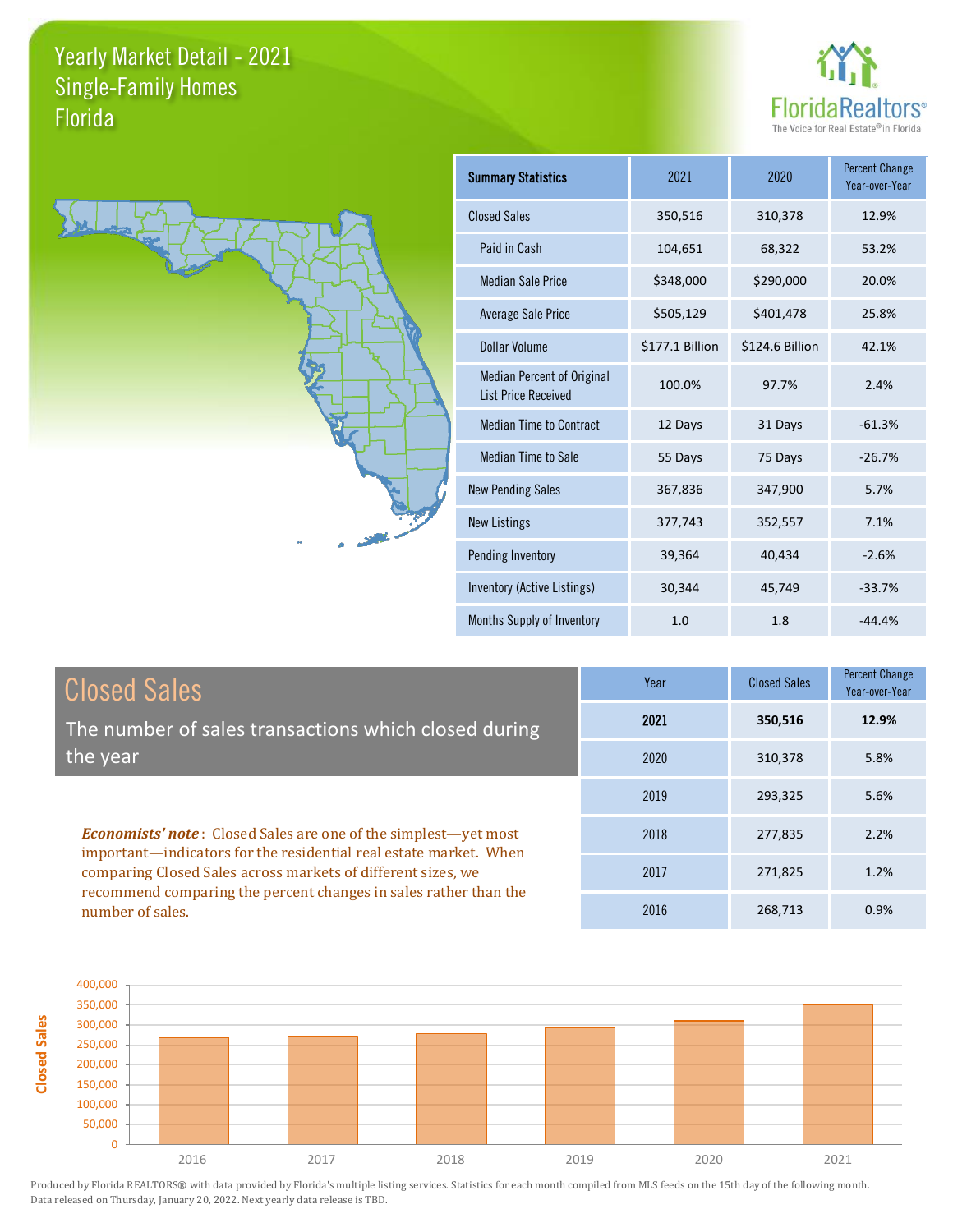this statistic should be interpreted with care.

**Cash Sales**



22.0% -9.5%

Percent Change Year-over-Year

Percent of Closed Sales Paid in Cash

2021 **29.9% 35.9%**

24.3% -6.5%

26.0% -4.1%

27.1% -9.1%

2019

2020

Year

2018

2017

2016

29.8% -17.0%

| Cash Sales                                                                                                                                                                                                                                                                                           | Year | Cash Sales | Percent Change<br>Year-over-Year |
|------------------------------------------------------------------------------------------------------------------------------------------------------------------------------------------------------------------------------------------------------------------------------------------------------|------|------------|----------------------------------|
| The number of Closed Sales during the year in which                                                                                                                                                                                                                                                  | 2021 | 104,651    | 53.2%                            |
| buyers exclusively paid in cash                                                                                                                                                                                                                                                                      | 2020 | 68,322     | $-4.3%$                          |
|                                                                                                                                                                                                                                                                                                      | 2019 | 71,408     | $-1.2%$                          |
| <b>Economists' note:</b> Cash Sales can be a useful indicator of the extent to<br>which investors are participating in the market. Why? Investors are<br>far more likely to have the funds to purchase a home available up front,<br>whereas the typical homebuyer requires a mortgage or some other | 2018 | 72,296     | $-2.0%$                          |
|                                                                                                                                                                                                                                                                                                      | 2017 | 73.747     | $-7.9%$                          |
| form of financing. There are, of course, many possible exceptions, so                                                                                                                                                                                                                                | 2016 | 80.074     | $-16.3%$                         |

0 20,000 40,000 60,000 80,000 100,000 120,000 2016 2017 2018 2019 2020 2021

Cash Sales as a Percentage of Closed Sales The percentage of Closed Sales during the year which were Cash Sales

*Economists' note* : This statistic is simply another way of viewing Cash Sales. The remaining percentages of Closed Sales (i.e. those not paid fully in cash) each year involved some sort of financing, such as mortgages, owner/seller financing, assumed loans, etc.

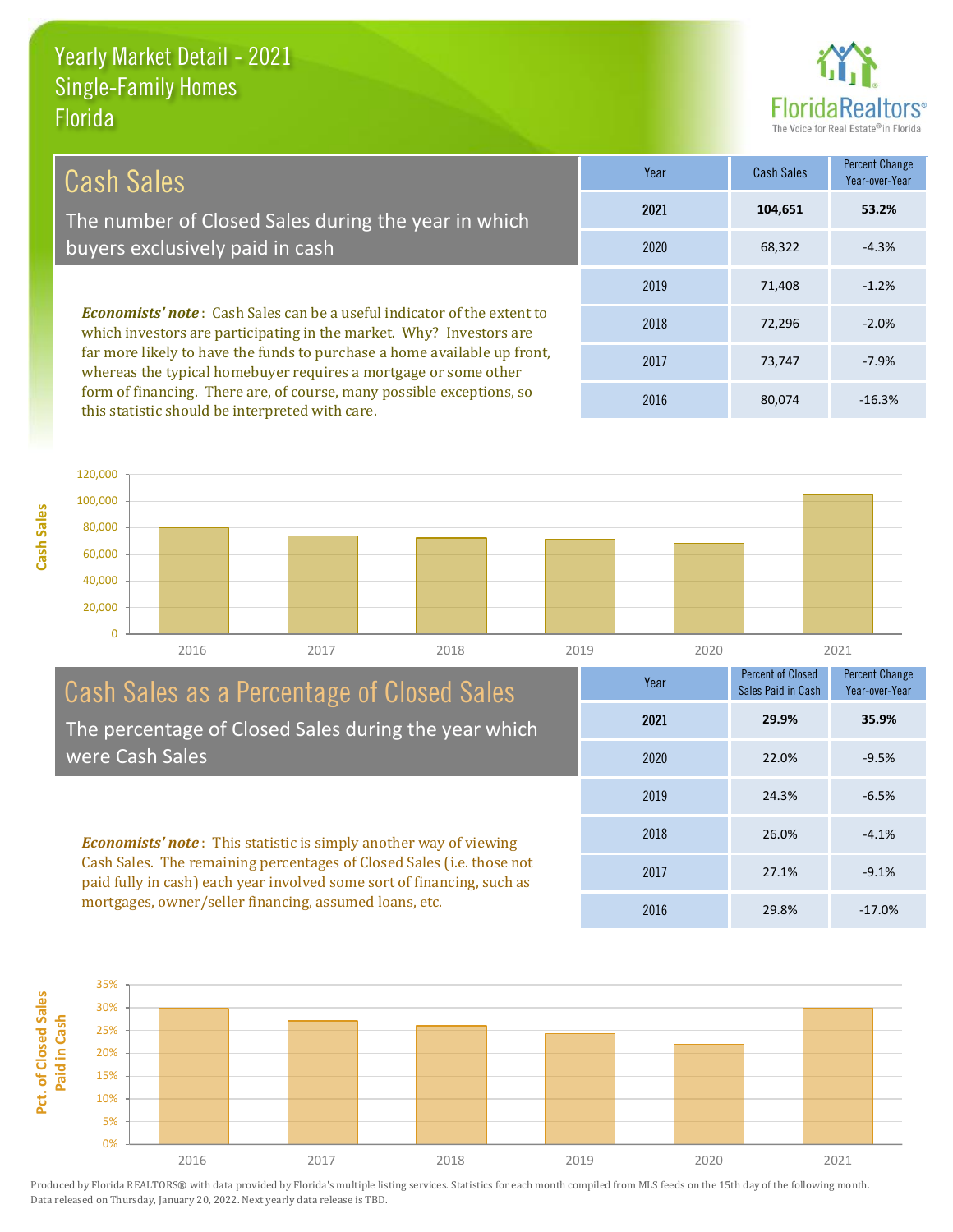

*Economists' note* : Median Sale Price is our preferred summary statistic for price activity because, unlike Average Sale Price, Median Sale Price is not sensitive to high sale prices for small numbers of homes that may not be characteristic of the market area. Keep in mind that median price trends over time are not always solely caused by changes in the general value of local real estate. Median sale price only 2016 \$219,900 12.2% 2018 \$254,500 7.2% 2017 \$237,500 8.0% **Year** Median Sale Price Percent Change Year-over-Year 2019 \$264,500 3.9% 2021 **\$348,000 20.0%** 2020 \$290,000 9.6% Median Sale Price The median sale price reported for the year (i.e. 50% of sales were above and 50% of sales were below)



## Average Sale Price

The average sale price reported for the year (i.e. total sales in dollars divided by the number of sales)

reflects the values of the homes that *sold* each year, and the mix of the

types of homes that sell can change over time.

*Economists' note* : Usually, we prefer Median Sale Price over Average Sale Price as a summary statistic for home prices. However, Average Sale Price does have its uses—particularly when it is analyzed alongside the Median Sale Price. For one, the relative difference between the two statistics can provide some insight into the market for higher-end homes in an area.





**Median Sale Price**

**Median Sale Price**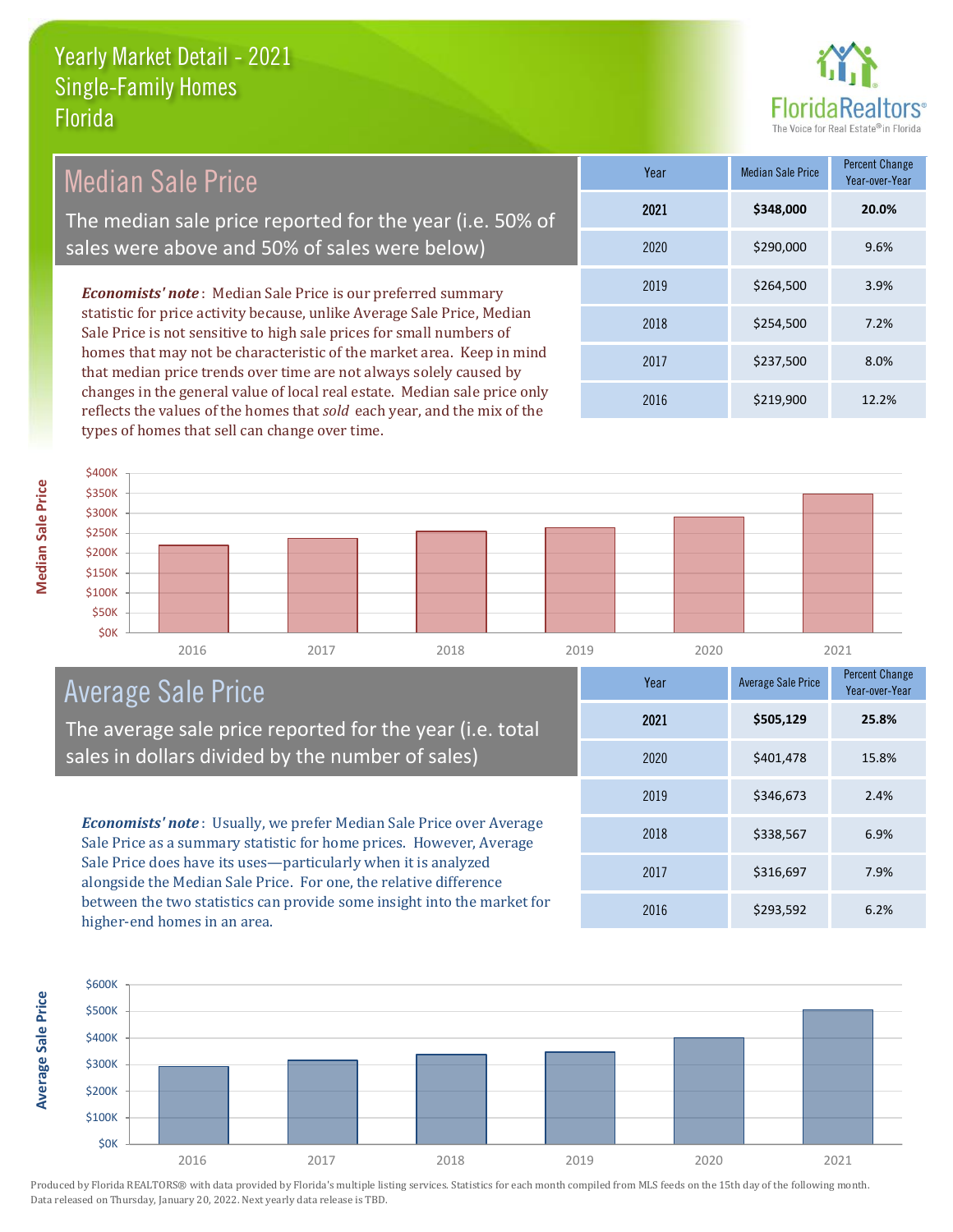

#### Dollar Volume

The sum of the sale prices for all sales which closed during the year

*Economists' note* : Dollar Volume is simply the sum of all sale prices in a given time period, and can quickly be calculated by multiplying Closed Sales by Average Sale Price. It is a strong indicator of the health of the real estate industry in a market, and is of particular interest to real estate professionals, investors, analysts, and government agencies. Potential home sellers and home buyers, on the other hand, will likely be better served by paying attention to trends in the two components of Dollar Volume (i.e. sales and prices) individually.

| Year | Dollar Volume   | <b>Percent Change</b><br>Year-over-Year |
|------|-----------------|-----------------------------------------|
| 2021 | \$177.1 Billion | 42.1%                                   |
| 2020 | \$124.6 Billion | 22.5%                                   |
| 2019 | \$101.7 Billion | 8.1%                                    |
| 2018 | \$94.1 Billion  | 9.3%                                    |
| 2017 | \$86.1 Billion  | 9.1%                                    |
| 2016 | \$78.9 Billion  | 7.2%                                    |



## Median Percent of Original List Price Received

The median of the sale price (as a percentage of the original list price) across all properties selling during the year

*Economists' note* : The Median Percent of Original List Price Received is useful as an indicator of market recovery, since it typically rises as buyers realize that the market may be moving away from them and they need to match the selling price (or better it) in order to get a contract on the house. This is usually the last measure to indicate a market has shifted from down to up, so it is what we would call a *lagging* indicator.

| Year | Med. Pct. of Orig. List<br><b>Price Received</b> | <b>Percent Change</b><br>Year-over-Year |
|------|--------------------------------------------------|-----------------------------------------|
| 2021 | 100.0%                                           | 2.4%                                    |
| 2020 | 97.7%                                            | 1.2%                                    |
| 2019 | 96.5%                                            | 0.0%                                    |
| 2018 | 96.5%                                            | 0.2%                                    |
| 2017 | 96.3%                                            | 0.3%                                    |
| 2016 | 96.0%                                            | 0.7%                                    |

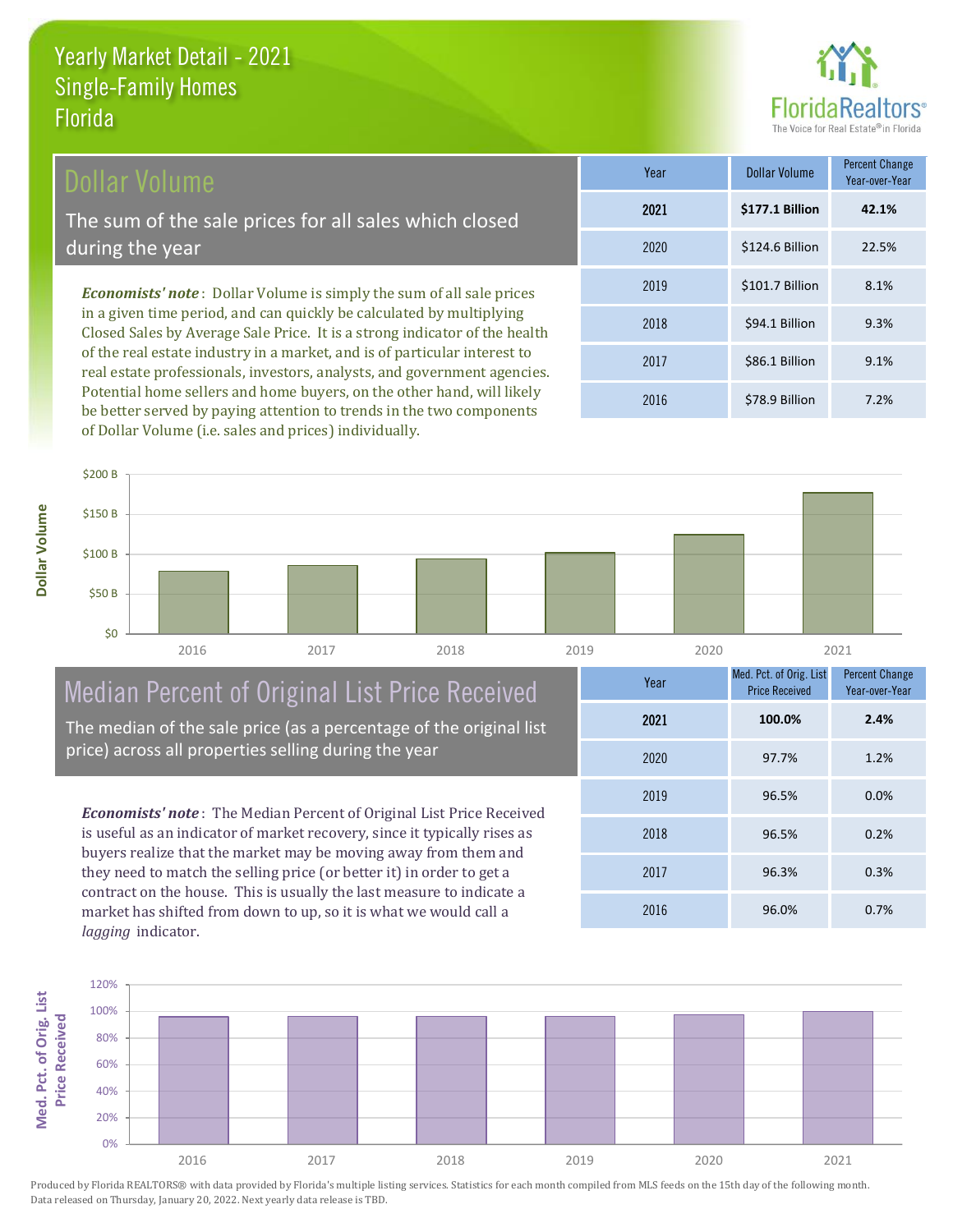

### Median Time to Contract

The median number of days between the listing date and contract date for all Closed Sales during the year

*Economists' note* : Like Time to Sale, Time to Contract is a measure of the length of the home selling process calculated for sales which closed during the year. The difference is that Time to Contract measures the number of days between the initial listing of a property and the signing of the contract which eventually led to the closing of the sale. When the gap between Median Time to Contract and Median Time to Sale grows, it is usually a sign of longer closing times and/or declining numbers of cash sales.

| Year | <b>Median Time to</b><br>Contract | <b>Percent Change</b><br>Year-over-Year |
|------|-----------------------------------|-----------------------------------------|
| 2021 | 12 Days                           | $-61.3%$                                |
| 2020 | 31 Days                           | $-26.2%$                                |
| 2019 | 42 Days                           | 7.7%                                    |
| 2018 | 39 Days                           | $-4.9%$                                 |
| 2017 | 41 Days                           | $-8.9%$                                 |
| 2016 | 45 Days                           | $-13.5%$                                |



## Median Time to Sale

**Median Time to Sale**

**Median Time to Sale** 

**Median Time to** 

**Median Time to** 

The median number of days between the listing date and closing date for all Closed Sales during the year

*Economists' note* : Time to Sale is a measure of the length of the home selling process, calculated as the number of days between the initial listing of a property and the closing of the sale. *Median* Time to Sale is the amount of time the "middle" property selling this month was on the market. That is, 50% of homes selling this month took *less* time to sell, and 50% of homes took *more* time to sell. Median Time to Sale gives a more accurate picture than Average Time to Sale, which can be skewed upward by small numbers of properties taking an abnormally long time to sell.

| Year | <b>Median Time to Sale</b> | <b>Percent Change</b><br>Year-over-Year |
|------|----------------------------|-----------------------------------------|
| 2021 | 55 Days                    | $-26.7%$                                |
| 2020 | 75 Days                    | $-10.7%$                                |
| 2019 | 84 Days                    | 2.4%                                    |
| 2018 | 82 Days                    | $-5.7%$                                 |
| 2017 | 87 Days                    | $-5.4%$                                 |
| 2016 | 92 Days                    | $-6.1%$                                 |

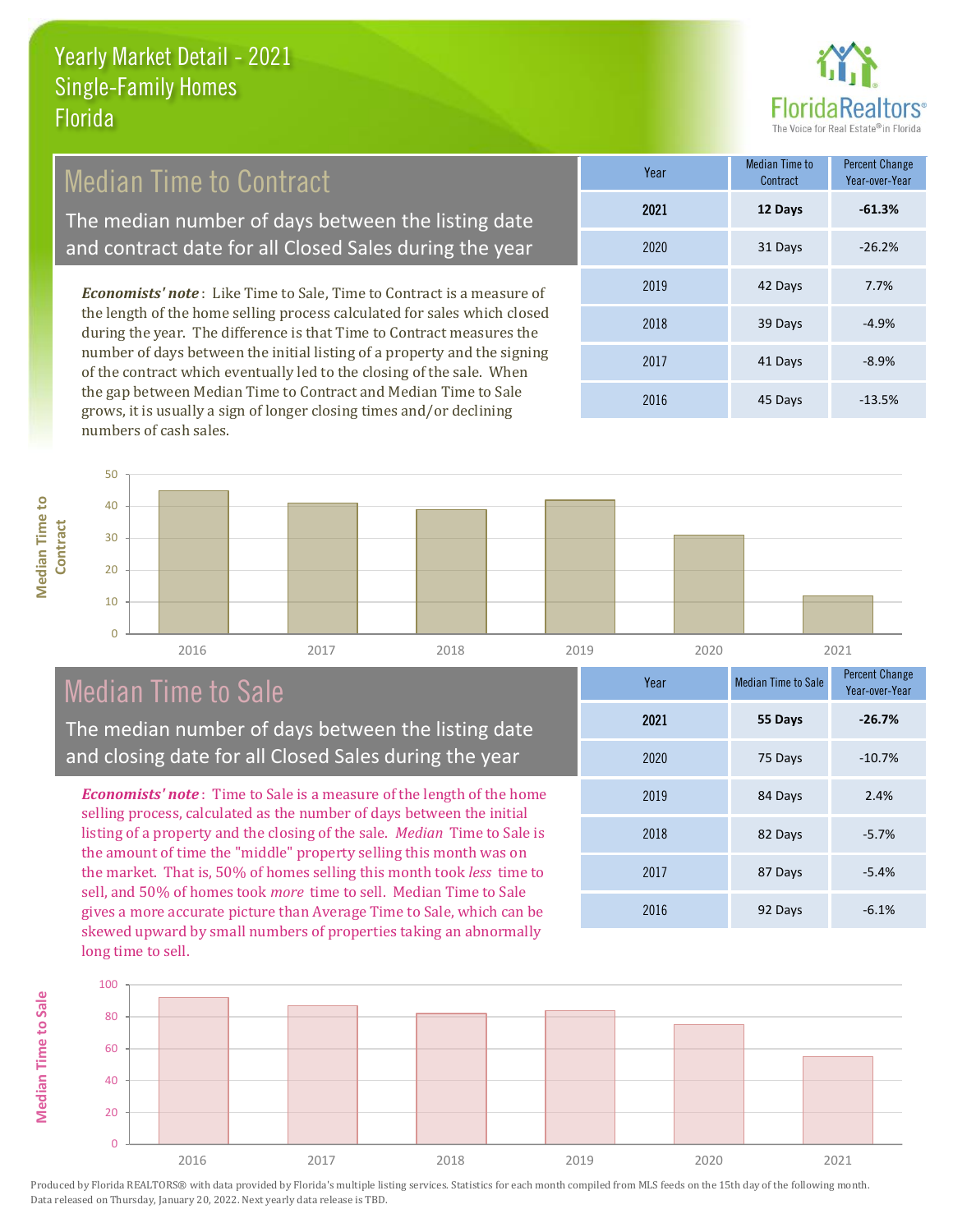

*Economists' note* : Because of the typical length of time it takes for a sale to close, economists consider Pending Sales to be a decent indicator of potential future Closed Sales. It is important to bear in mind, however, that not all Pending Sales will be closed successfully. 2018 303,601 0.3% 2017 302,591 0.0% Year New Pending Sales Percent Change Year-over-Year 2019 318,501 4.9% 2021 **367,836 5.7%** 2020 347,900 9.2% New Pending Sales The number of listed properties that went under contract during the year

So, the effectiveness of Pending Sales as a future indicator of Closed Sales is susceptible to changes in market conditions such as the availability of financing for homebuyers and the inventory of distressed properties for sale.

2016 302,542 -4.1%

2016 342,962 2.2%

2017 342,936 0.0%

2018 365,346 6.5%

2019 362,761 -0.7%

2020 352,557 -2.8%

2021 **377,743**

Year New Listings Percent Change

**7.1%**

Year-over-Year



# New Listings

The number of properties put onto the market during the year

*Economists' note* : New Listings tend to rise in delayed response to increasing prices, so they are often seen as a lagging indicator of market health. As prices rise, potential sellers raise their estimations of value—and in the most recent cycle, rising prices have freed up many potential sellers who were previously underwater on their mortgages. Note that in our calculations, we take care to not include properties that were recently taken off the market and quickly relisted, since these are not really *new* listings.

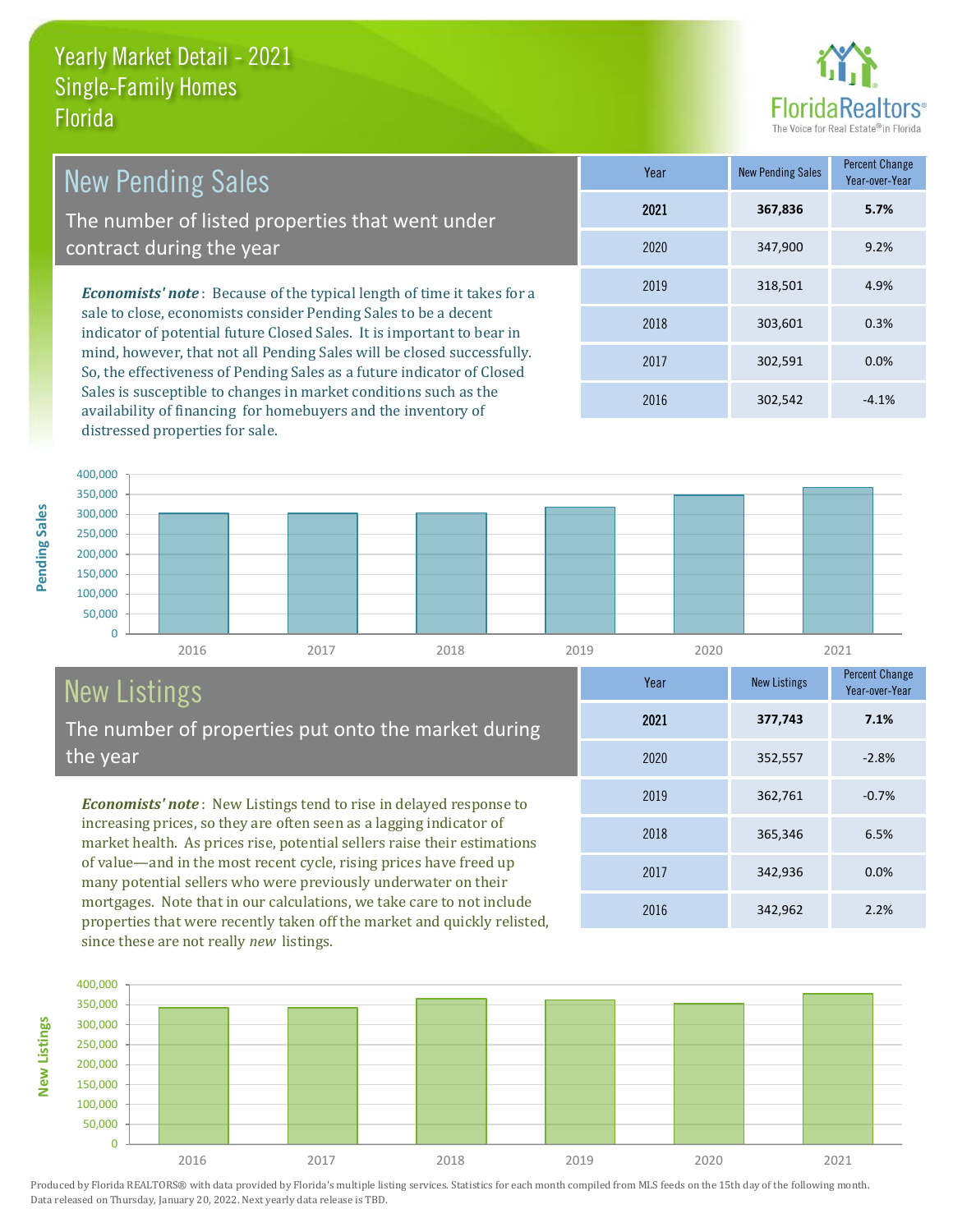**Inventory**



*Economists' note* : There are a number of ways to define and calculate Inventory. Our method is to simply count the number of active listings on the last day of the year, since it is the most current. Inventory rises **Year** Inventory Percent Change Inventory (Active Listings) The number of property listings active at the end of the year

when New Listings are outpacing the number of listings that go offmarket (regardless of whether they actually sell). Likewise, it falls when New Listings aren't keeping up with the rate at which homes are going off-market.

|      |        | Year-over-Year |
|------|--------|----------------|
| 2021 | 30,344 | $-33.7%$       |
| 2020 | 45,749 | $-44.1%$       |
| 2019 | 81,822 | $-12.3%$       |
| 2018 | 93,277 | 13.5%          |
| 2017 | 82,163 | $-7.0%$        |
| 2016 | 88,394 | $-2.9%$        |



#### Months Supply of Inventory (Year-End) An estimate of the number of months it will take to deplete the current Inventory given recent sales rates

*Economists' note* : MSI is a useful indicator of market conditions. The benchmark for a balanced market (favoring neither buyer nor seller) is 5.5 months of inventory. Anything higher is traditionally a buyers' market, and anything lower is a sellers' market. There is no single accepted way of calculating MSI. A common method is to divide current Inventory by the most recent month's Closed Sales count, but this count is a usually poor predictor of future Closed Sales due to seasonal cycles. To eliminate seasonal effects, we use the 12-month average of monthly Closed Sales instead.

| Year | <b>Months Supply</b> | <b>Percent Change</b><br>Year-over-Year |
|------|----------------------|-----------------------------------------|
| 2021 | 1.0                  | $-44.4%$                                |
| 2020 | 1.8                  | $-45.5%$                                |
| 2019 | 3.3                  | $-17.5%$                                |
| 2018 | 4.0                  | 11.1%                                   |
| 2017 | 3.6                  | $-7.7%$                                 |
| 2016 | 3.9                  | $-4.9%$                                 |

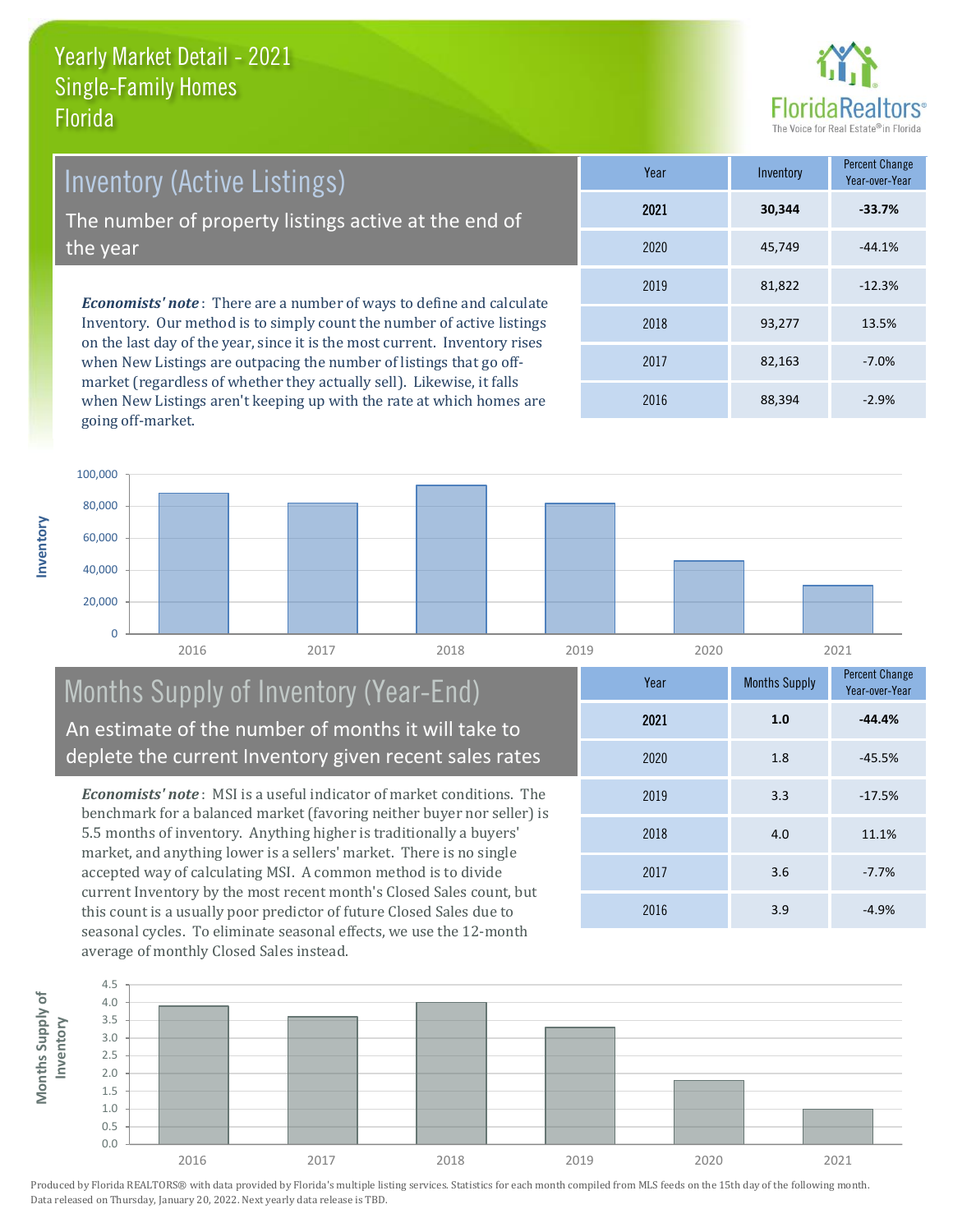

Closed Sales by Sale Price The number of sales transactions which closed during the year

*Economists' note* : Closed Sales are one of the simplest—yet most important—indicators for the residential real estate market. When comparing Closed Sales across markets of different sizes, we recommend comparing the percent changes in sales rather than the number of sales.

| Sale Price            | <b>Closed Sales</b> | <b>Percent Change</b><br>Year-over-Year |
|-----------------------|---------------------|-----------------------------------------|
| Less than \$50,000    | 759                 | -48.5%                                  |
| $$50,000 - $99,999$   | 3,350               | $-37.8%$                                |
| $$100,000 - $149,999$ | 9,602               | $-40.1%$                                |
| $$150,000 - $199,999$ | 24,357              | $-32.8%$                                |
| \$200,000 - \$249,999 | 40,157              | $-26.2%$                                |
| \$250,000 - \$299,999 | 52,174              | 3.5%                                    |
| \$300,000 - \$399,999 | 85,323              | 32.9%                                   |
| \$400,000 - \$599,999 | 73,942              | 54.2%                                   |
| \$600,000 - \$999,999 | 38,160              | 77.3%                                   |
| \$1,000,000 or more   | 22,692              | 78.6%                                   |



#### Median Time to Contract by Sale Price The median number of days between the listing date and contract date for all Closed Sales during the year

*Economists' note* : Like Time to Sale, Time to Contract is a measure of the length of the home selling process calculated for sales which closed during the year. The difference is that Time to Contract measures the number of days between the initial listing of a property and the signing of the contract which eventually led to the closing of the sale. When the gap between Median Time to Contract and Median Time to Sale grows, it is usually a sign of longer closing times and/or declining numbers of cash sales.

| Sale Price            | Median Time to<br>Contract | <b>Percent Change</b><br>Year-over-Year |
|-----------------------|----------------------------|-----------------------------------------|
| Less than \$50,000    | 21 Days                    | $-32.3%$                                |
| $$50,000 - $99,999$   | 20 Days                    | $-31.0%$                                |
| $$100,000 - $149,999$ | 15 Days                    | $-46.4%$                                |
| $$150,000 - $199,999$ | 12 Days                    | $-50.0\%$                               |
| \$200,000 - \$249,999 | 10 Days                    | $-61.5%$                                |
| \$250,000 - \$299,999 | 9 Days                     | $-66.7%$                                |
| \$300,000 - \$399,999 | 10 Days                    | $-64.3%$                                |
| \$400,000 - \$599,999 | 11 Days                    | $-67.6%$                                |
| \$600,000 - \$999,999 | 15 Days                    | $-73.2%$                                |
| \$1,000,000 or more   | 31 Days                    | $-68.7%$                                |



**Closed Sales**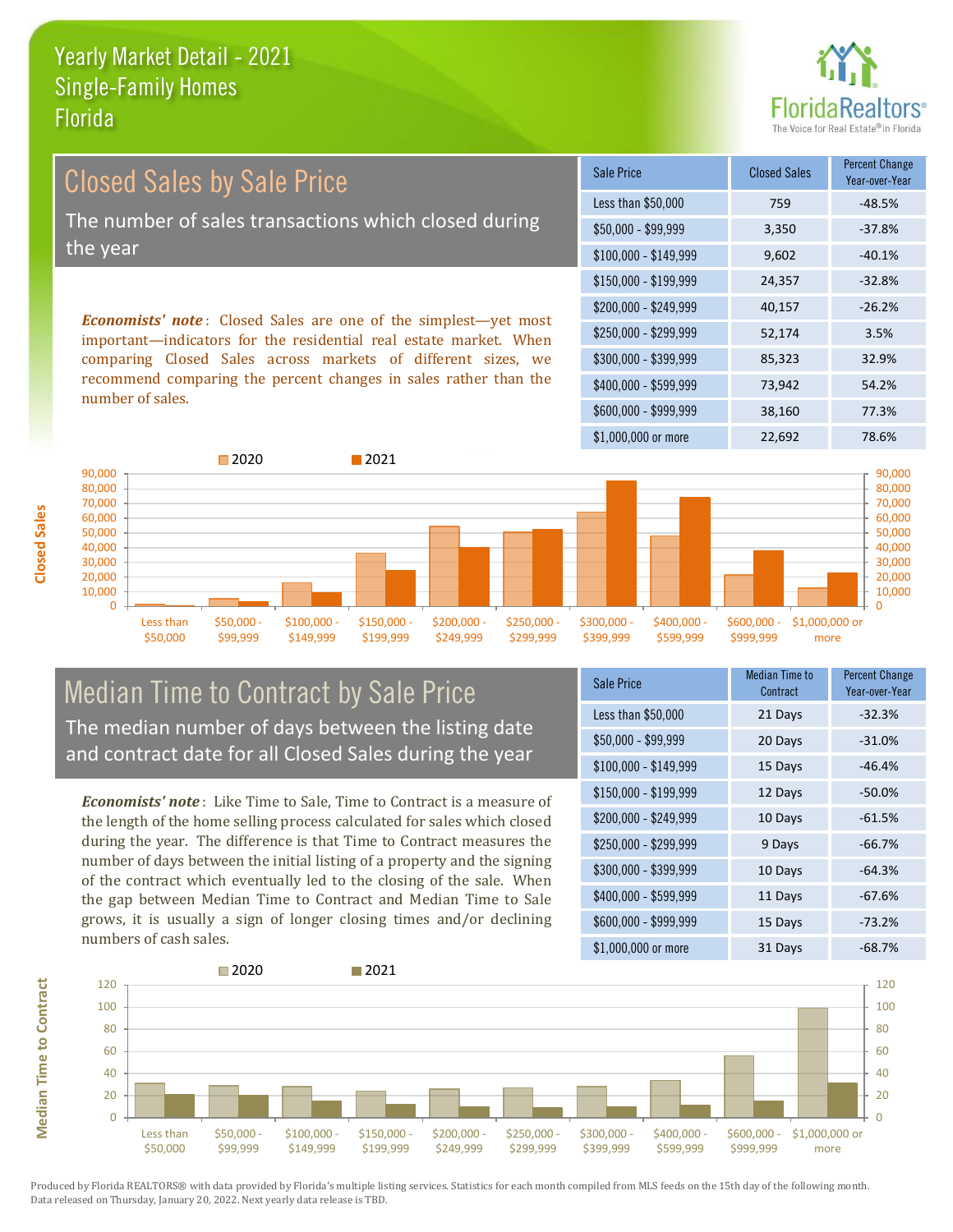

## New Listings by Initial Listing Price

The number of properties put onto the market during the year

*Economists' note:* New Listings tend to rise in delayed response to increasing prices, so they are often seen as a lagging indicator of market health. As prices rise, potential sellers raise their estimations of value—and in the most recent cycle, rising prices have freed up many potential sellers who were previously underwater on their mortgages. Note that in our calculations, we take care to not include properties that were recently taken off the market and quickly relisted, since these are not really *new* listings.

| <b>Initial Listing Price</b> | <b>New Listings</b> | <b>Percent Change</b><br>Year-over-Year |
|------------------------------|---------------------|-----------------------------------------|
| Less than \$50,000           | 707                 | -45.8%                                  |
| $$50,000 - $99,999$          | 3,462               | $-35.6%$                                |
| $$100,000 - $149,999$        | 9,551               | $-40.2%$                                |
| $$150,000 - $199,999$        | 24,732              | $-35.0%$                                |
| \$200,000 - \$249,999        | 37,993              | $-32.3%$                                |
| \$250,000 - \$299,999        | 54,701              | $-4.0%$                                 |
| \$300,000 - \$399,999        | 93,157              | 26.7%                                   |
| \$400,000 - \$599,999        | 82,439              | 42.3%                                   |
| \$600,000 - \$999,999        | 43,615              | 53.8%                                   |
| \$1,000,000 or more          | 27,386              | 44.2%                                   |



#### Inventory by Current Listing Price The number of property listings active at the end of the year

*Economists' note* : There are a number of ways to define and calculate Inventory. Our method is to simply count the number of active listings on the last day of the year, since it is the most current. Inventory rises when New Listings are outpacing the number of listings that go offmarket (regardless of whether they actually sell). Likewise, it falls when New Listings aren't keeping up with the rate at which homes are going off-market.

| <b>Current Listing Price</b> | Inventory | Percent Change<br>Year-over-Year |
|------------------------------|-----------|----------------------------------|
| Less than \$50,000           | 63        | $-40.0%$                         |
| \$50,000 - \$99,999          | 312       | $-49.5%$                         |
| $$100,000 - $149,999$        | 713       | $-52.0%$                         |
| $$150,000 - $199,999$        | 1,308     | $-60.0%$                         |
| \$200,000 - \$249,999        | 1,826     | $-61.5%$                         |
| \$250,000 - \$299,999        | 2,750     | $-53.5%$                         |
| \$300,000 - \$399,999        | 6,393     | $-23.5%$                         |
| \$400,000 - \$599,999        | 6,913     | $-12.0%$                         |
| \$600,000 - \$999,999        | 4,745     | $-20.9%$                         |
| \$1,000,000 or more          | 5,321     | $-28.0%$                         |



Produced by Florida REALTORS® with data provided by Florida's multiple listing services. Statistics for each month compiled from MLS feeds on the 15th day of the following month. Data released on Thursday, January 20, 2022. Next yearly data release is TBD.

**Inventory**